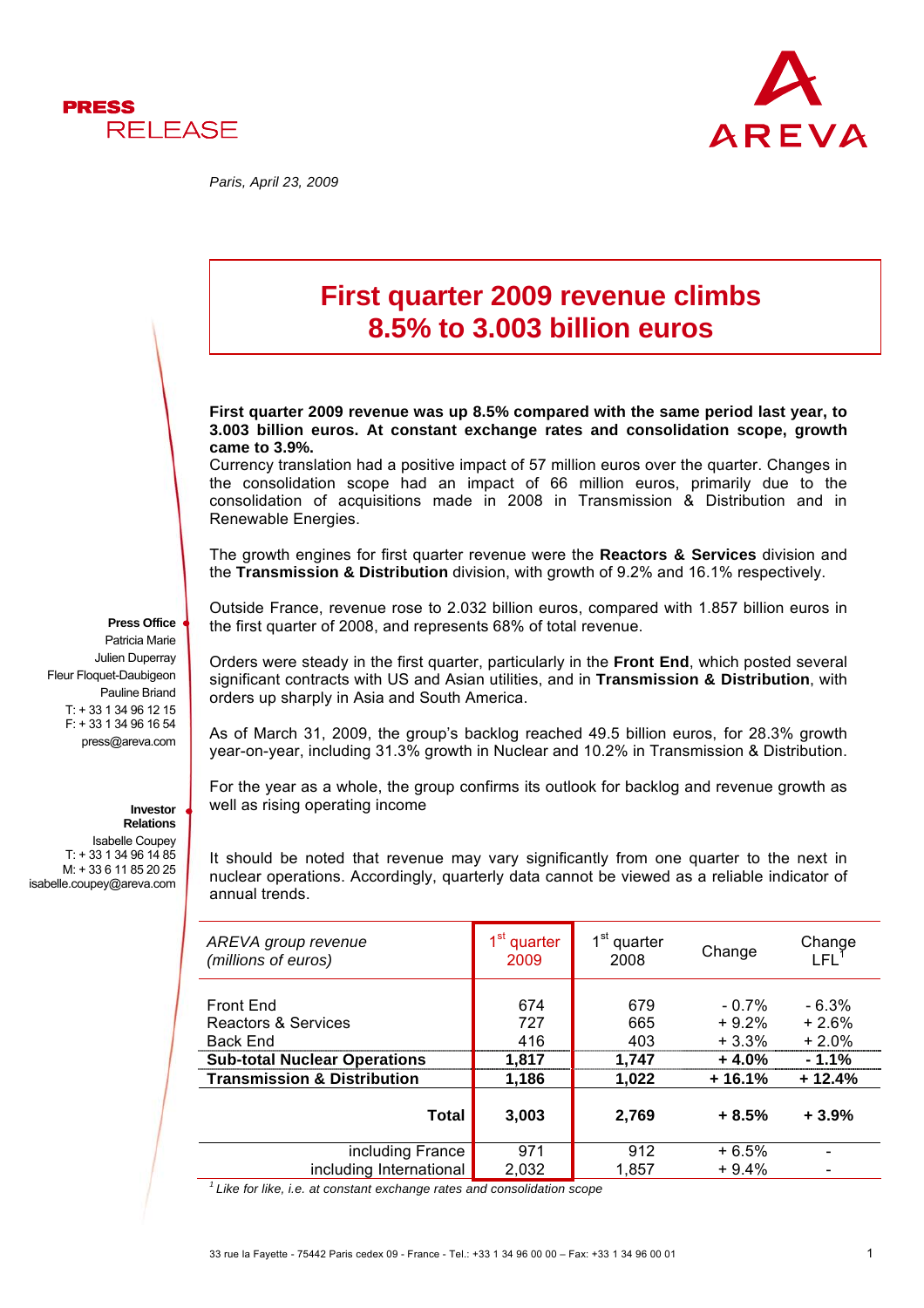

#### **I. Comments on revenue growth by division: revenue in line with backlog execution**

#### **Front End division**

The Front End division reported stable revenue in the first quarter of 2009 compared with the first quarter of 2008, at 674 million euros (-6.3% LFL $<sup>1</sup>$  due to the timing of sales over the quarter not</sup> indicative of the annual level of business). Currency translation had a positive impact of 41 million euros.

► In *Mining* and *Enrichment*, sales were down compared with the first quarter of 2008, mainly due to the calendar effect.

► In *Fuel*, the timing of deliveries had a positive impact, particularly in France.

#### **Reactors & Services division**

Revenue for the Reactors & Services division was up 9.2% (+2.6% LFL<sup>1</sup>) to 727 million euros. Currency translation had a positive impact of 24 million euros. Changes in the consolidation scope had a positive impact of 19.3 million euros, mainly from the consolidation of Koblitz in biomass.

► In *Plants*, recurring operations were solid in France, Germany and the United States, particularly in engineering and upgrade projects for the installed nuclear base. The contribution to revenue from maior EPR™ reactor projects was similar to that of the first quarter of 2008, while that of the Generation II Dalian and Ling Ao projects in China is declining, consistent with the project completion schedule.

► In *Nuclear Services*, the calendar effect was favorable in Germany in the first quarter of 2009, whereas scheduled reactor outages are taking place later in France and the United States than in 2008.

# **Back End division**

First quarter 2009 revenue for the Back End division rose 3.3% (+2.0% LFL<sup>1</sup>) to 416 million euros.

► In *Recycling*, foreign contracts contributed favorably to Melox operations;

► The contribution from *Logistics* was down from the first quarter of 2008, which was particularly high in storage in the United States and in transportation.

#### **Transmission & Distribution division**

► Revenue for the Transmission & Distribution division rose to 1.186 billion euros at the end of March 2009, for growth of 16.1% (+12.4% LFL<sup>1</sup>). Changes in the consolidation scope had a positive impact of 46.4 million euros in the first quarter of 2009, largely offsetting the 12.4 million euro negative impact of currency translation.

Revenue growth was fueled mainly by the Near East and the Middle East, as well as by North America.

 $\triangleright$  Orders were down 7.2% in the first quarter of the year (-9.2% LFL<sup>1</sup>), at 1.472 billion euros. The slowdown concerned the Near East, the Middle East, Southern Europe and Russia.

However, orders were up sharply in Asia (+82%) and in South America (+57%). The division won several significant contracts in the first quarter, particularly from Hindalco Industries Ltd of India in the aluminum sector (approximately 80 million euros) and with the South Korean utility Kepco in the HVDC field (close to 80 million euros), confirming its strong position in ultra high voltage direct current power lines.

► As of March 31, 2009, the division's backlog stood at 5.949 billion euros, a 4.1% increase from December 31, 2008, and a 10.2% increase year-on-year. Cancellations linked to the economic crisis represent less than 3% of backlog.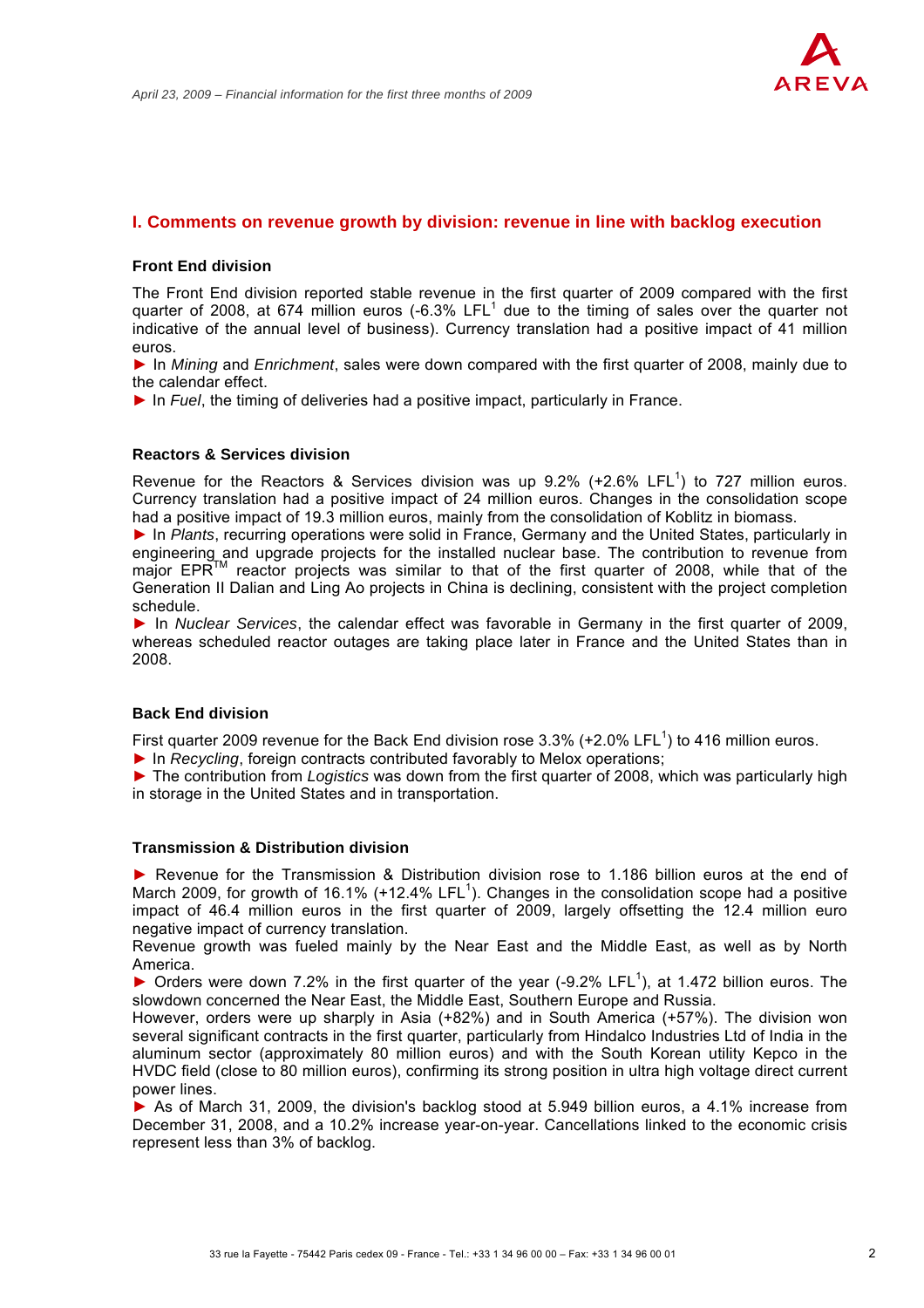

## **II. Information to assess the group's performance and financial structure**

► The principal factors influencing the group's first quarter 2009 operating performance are as follows:

- Uranium prices dropped, slowing the increase in the average sales price and leading to greater selectivity in mining investments;
- On the OL3 project in Finland, civil works progressed, with the placement in late March 2009 of the final components of the reactor building's metal containment liner in preparation for placement of the reactor dome, scheduled for late August 2009. Manufacturing of reactor coolant system components is progressing, including the receipt of the first steam generator and completion of the first primary coolant pump tests on the Jeumont test loop. In addition, inplant mechanical testing of the polar crane was launched, with installation at the site scheduled for August 2009;
- Construction of the  $EPR^{TM}$  reactors at Flamanville, France, and Taishan, China, is proceeding according to the project schedules;
- In Transmission & Distribution, the crisis is affecting countries and market segments differently. Distribution is affected by the slowdown in the real estate market and by the sudden halt in industrial investment. Business is strong in the Transmission business, offering opportunities linked to government-sponsored economic stimulus plans and to the increased share of renewables in the energy mix.
- ► First quarter 2009 events with an impact on the group's financial position are as follows:
	- As previously announced, SIEMENS informed AREVA of its decision to withdraw from AREVA NP. Following the announcement, and in accordance with the shareholders' agreement of January 30, 2001, the AREVA and SIEMENS teams opened discussions and defined a process to set the terms and schedule for share valuation. This process is taking its course;
	- AREVA teams are implementing the 600 million euro cost reduction program announced during the presentation of the annual results, with 40% progress made on identified purchasing performance actions and a reduction of overheads in line with objectives;
	- At the same time, actions to reduce the working capital requirement by 300 million euros are continuing, with particular emphasis on inventory reductions in the Front End and in Transmission & Distribution, and on optimization of project cash flows.

# **III. Important operations and events during the period**

- ► In terms of strategy and production, several significant events occurred during the quarter:
	- AREVA signed a memorandum of understanding with the Indian utility NPCIL related to the construction of two to six EPRTM reactors at the Jaitapur site in the state of Maharashtra. The MOU lets technical cooperation begin between NPCIL and AREVA and provides for fuel supply throughout the operating life of the reactors;
	- In renewable energies, AREVA signed a memorandum of understanding with Wetfeet Offshore Windenergy GmbH to supply eighty M5000 wind turbines to the GlobalTech I wind farm, for a total of more than 700 million euros;
	- AREVA signed a mining cooperation agreement with the Democratic Republic of the Congo related to exploration for and future operation of uranium deposits.
	- AREVA signed an agreement with the Japanese companies Kansai and Sojitz for their acquisition of a 2.5% equity interest in SET, the holding company that operates the Georges Besse II enrichment plant;
	- The President of France announced the construction of France's second  $EPR^{TM}$  reactor;
	- The utility ENEL announced that it intends to develop, with EDF, a fleet of at least four  $EPR^{TM}$ reactors in Italy;
	- Mitsubishi Heavy Industries (MHI), AREVA, Mitsubishi Materials Corporation (MMC) and Mitsubishi Corporation (MC) signed a shareholders' agreement related to the constitution of their joint company specialized in nuclear fuel fabrication;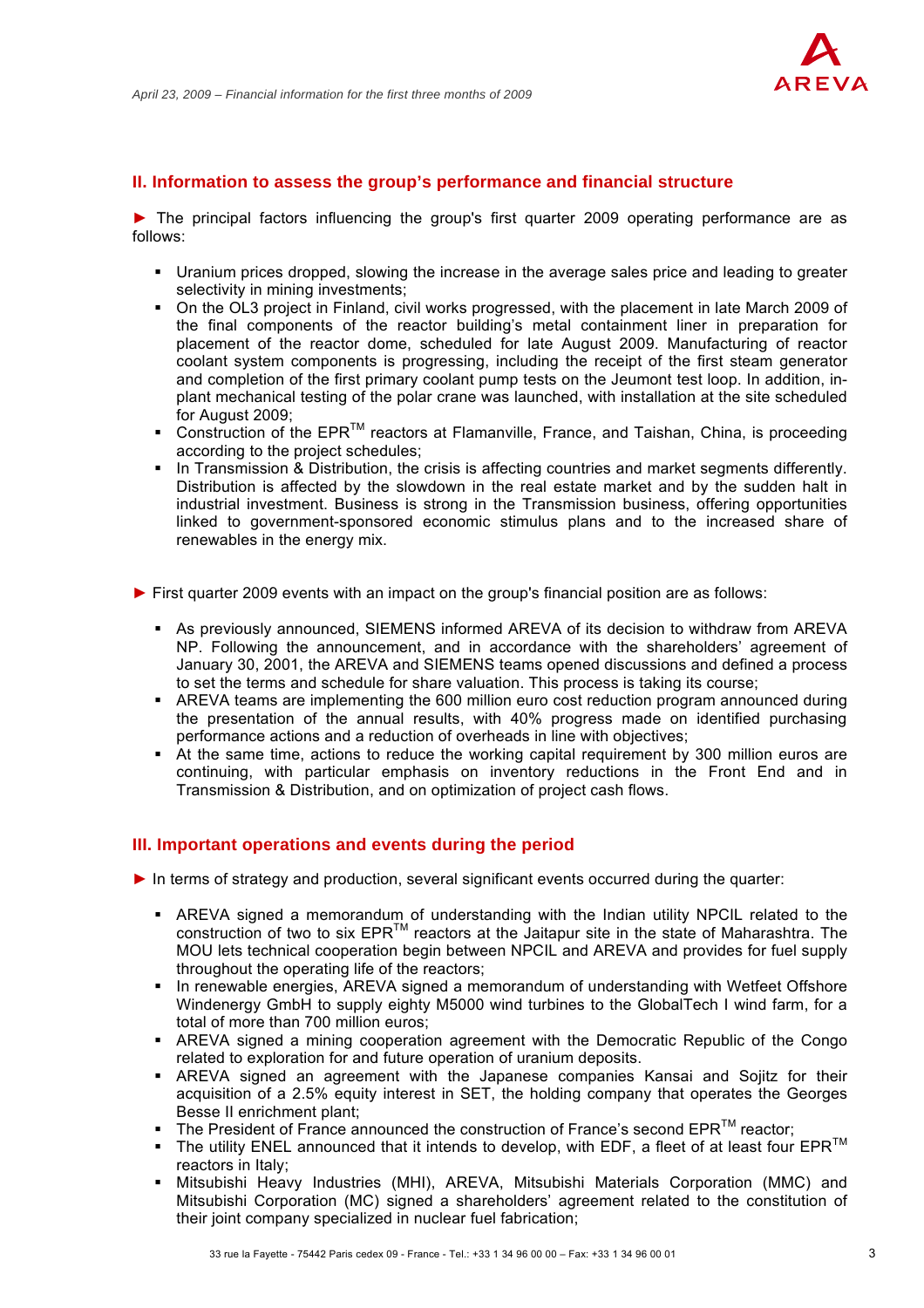

- In Transmission & Distribution, the group made several acquisitions, particularly in the United States, including R.B. Watkins, Inc. in *Services* and NxtPhase in *Products* to acquire cuttingedge transformer technology;
- AREVA completed capital projects at three plant sites in India (Baroda, Bangalore and Chennai) to meet growing demand from the local market and supply ultra high voltage substations and equipment.
- ► In the commercial arena, AREVA signed several large contracts in the first quarter of 2009. Some of the more significant ones are described below:
	- Several contracts with utilities in the United States and Japan in the Front End of the cycle, for a total of more than 1 billion euros;
	- In the *Nuclear Services* business, two steam generator replacement contracts with utilities in the United States and Europe, for a total of more than 100 million euros;
	- **In** *Recycling*, a contract for MOX fuel supply for the Japanese utility Electric Power Development for the future Ohma nuclear power plant, scheduled to come on line in 2014;
	- A contract with the Swiss power company KKL to supply used nuclear fuel storage casks to the Leibstadt power plant in Switzerland;
	- A contract of nearly 80 million euros with the South Korean utility Kepco, where the Transmission & Distribution division will supply and supervise two undersea ultra high voltage direct current lines (200 MW), strengthening AREVA's global position in HVDC;
	- A contract for more than 70 million euros awarded by PLN in Indonesia for turnkey 150 kV substation projects:
	- A contract for approximately 80 million euros with Hindalco Industries Ltd in India concerning a turnkey project (electrolysis equipment and civil engineering) for aluminum foundries in Rengali and Mahan, India.

# **Upcoming events and publications**

- $\blacktriangleright$  July 30, 2009 5:45 PM CET: Press release Second quarter 2009 revenue
- f August 31, 2009 5:45 PM CET: Press release and telephone conference First half 2009 income